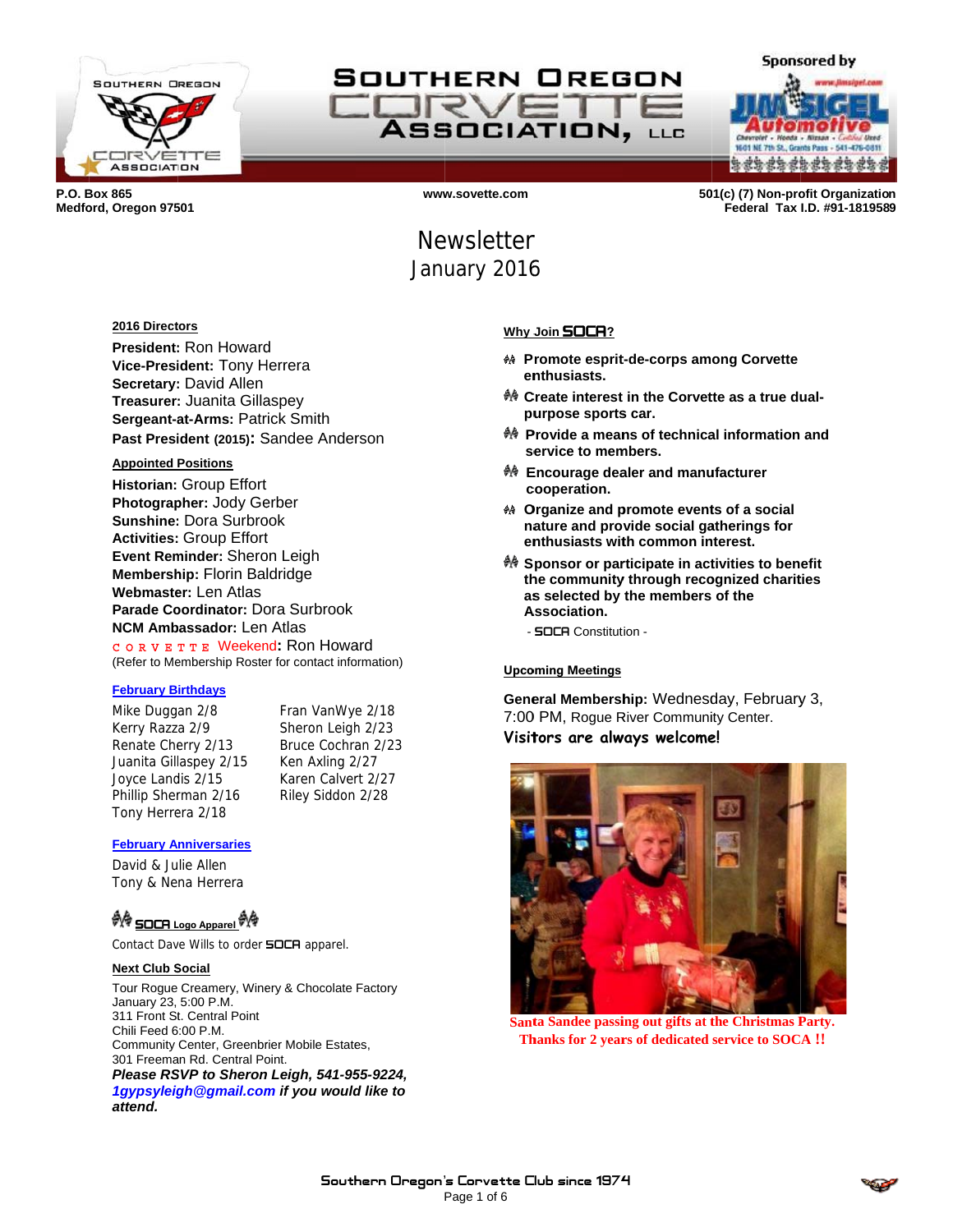## Events & Activities

**January 23** – SOCA Social, 5:00 P.M. Tour the Rogue Creamery, Lille Belle Farms Artisan Chocolates and Ledger David Winery. 311 Front St Central Point. 6:00 P.M. Chili Feed and Fun Night. Community Center, Greenbrier Mobile Estates, 301 Freeman Rd, Central Point. Last name A-L bring Salad or Appetizer; M-Z bring Dessert.

**February 3** – SOCA General Membership Meeting, 7:00 P.M., Rogue River Community Center, Rogue River.

**February 13-14** – 37<sup>th</sup> Annual Rod & custom Show at the Jackson County Fairgrounds – Central Point SOCA is not participating.

**February 20** – SOCA Social. Details to be determined.

**March 2** – SOCA General Membership Meeting, 7:00 P.M., Rogue River Community Center, Rogue

River

**March 19** – SOCA Social. Details to be determined.

For additional events, information and links, go to the S.O.C.A. website Events Page

http://www.sovette.com/default.asp?pg=activities

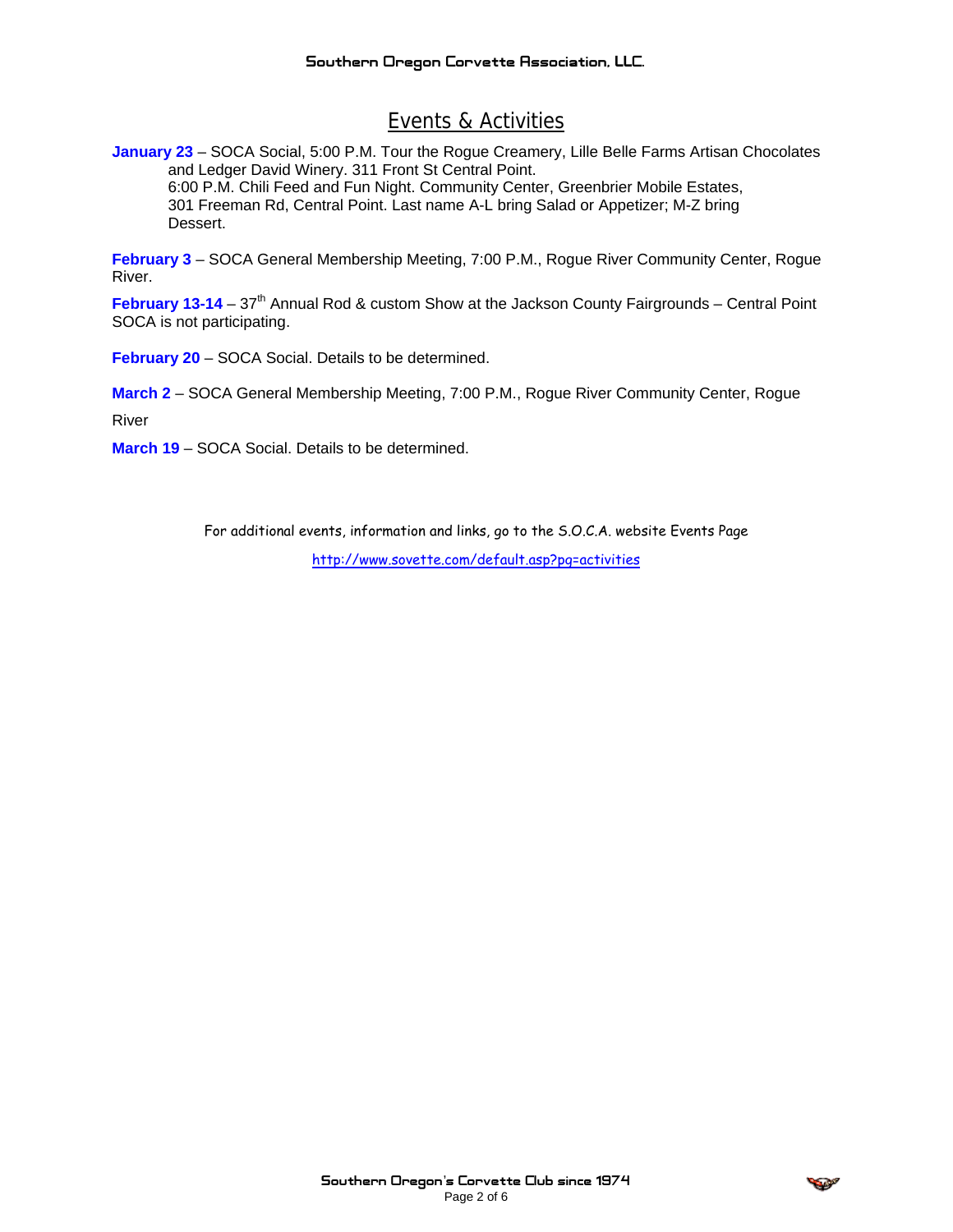

## Are All-Season Tires Created Equal? - The Tire Rack

Cold, wet, slush, snow and ice. While these are conditions northern drivers face every winter, how frequently or to what degree you encounter them can guide your tire selection.

Tire Rack recommends winter/snow tires for drivers that are typically confronted by sub-freezing temperatures, heavy and frequent snowfall, or live in more rural areas with minimal snow plowing.

On the other hand, all-season tires are the standard solution for drivers that expect to only encounter cold temperatures, light or limited snowfall, or live in municipalities that do a good job of snow plowing.

All-season tires are designed to blend dry, wet and wintertime traction, however they are not required to meet a minimum level of snow traction to earn their M+S designation. Some all-season tires incorporate the latest tread pattern and compound technologies to deliver balanced year-round traction and handling, while others focus on three-season performance (spring, summer and fall) at the expense of wintertime traction.

Tire Rack's survey results and wintertime testing have confirmed all-season tires are not all created equally when it comes to delivering snow traction. So if you're going to depend on all-season tires for wintertime traction, you'll want to pick the ones that fulfill their all-season promise.

NOTE: All tires require sufficient tread depth to provide traction in deep, powder snow. As all-season tires wear down, they will eventually be reduced to nibbling at snow rather than taking a bite out of it.

## **Size Selection of Winter/Snow Tires - The Tire Rack**

## **Priorities for Sizing Winter Tires Are Different**

Original Equipment tire and wheel sizing has evolved over the years to where yesterday's typical 13", 14" and 15" sizes have been replaced with today's 16", 17", 18" and larger sizes. For that matter, many current cars, vans and light trucks now feature wide, low profile tires mounted on large diameter wheels as standard equipment or factory options.

Unfortunately wide, low profile tires have to "plow" a wide path through deep snow, where narrower tires have an easier time. So if you're likely to drive through deep snow this year, you'll want winter / snow tires and wheels in sizes that help put the laws of physics on your side.

### Save Money While Enhancing Your Vehicle's Deep Snow Traction

Tire Rack's Preferred Winter Packages\* often feature alternate sizes that combine smaller diameter wheels (that fit over the vehicle's Original Equipment brakes and within its wheelwell) with narrower, higher profile tires (that have equivalent load capacities and overall diameters). This not only promotes better deep snow traction, but also results in less expensive Winter / Snow Tire & Wheel Packages. An additional advantage higher profile tire sizes offer is they feature taller sidewalls and smaller diameter wheels that more easily resist damage associated with winter road hazards and early spring potholes. Winter tire and wheel packages are available for many vehicles.

### Winter tire sizes should be based on one of the following:

## Your Vehicle's Original Equipment Tire and Wheel Size

While not offering a dimensional advantage, choosing winter tires and wheels in the Original Equipment size to seasonally replace the vehicle's Summer or All-Season tires will offer more traction in cold temperatures, slush, snow and ice thanks to the winter tire's tread design and compound that remains pliable in below-freezing and sub-zero temperatures.

### The Tire and Wheel Size From Your Vehicle's Base Model

This is often an easy way to select an appropriate narrow tire for your car, yan or truck. For example, a 2012 Honda Accord EX Sedan would store its original 225/50R17-sized tires in favor of the 2012 Honda Accord SE Sedan's 215/60R16-sized winter tires on 16" wheels. While only a small dimensional difference, this combination will reduce your cost while increasing your vehicle's wintertime traction.